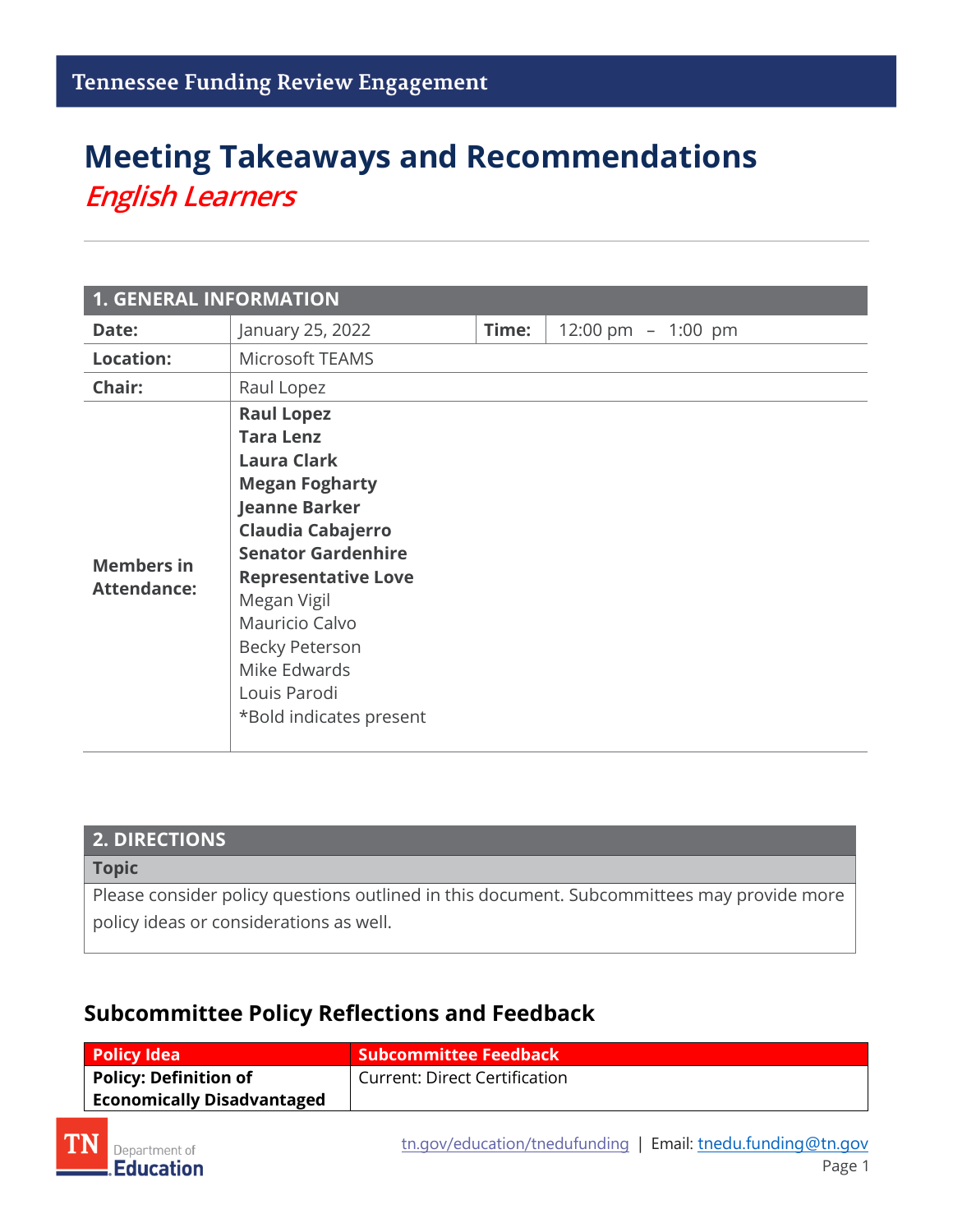| <b>Policy: Definition of</b><br><b>Concentration of Poverty</b> | Current: Attending a Title I School                                                                                                                                                                                                                 |
|-----------------------------------------------------------------|-----------------------------------------------------------------------------------------------------------------------------------------------------------------------------------------------------------------------------------------------------|
| <b>Policy: Definition of Sparsity</b>                           | Current: Students per square mile (federal is 10, but the range is<br>10-25 students)                                                                                                                                                               |
| <b>Policy: Teacher Salaries</b>                                 | Question: What, if any, requirements should the formula require<br>on investing new education dollars into existing educator salaries<br>moving forward?                                                                                            |
| <b>Policy: Teacher Salaries</b>                                 | Question: Are there any other policies for teacher salaries that<br>should be included?                                                                                                                                                             |
| <b>Policy: Tutoring</b>                                         | Question: This is required for students who score at "Below" on<br>the 3rd grade TCAP beginning SY23-24. Should there be funding<br>included in the formula for this legally required support?<br>*Before funding, make sure data supports success. |
| <b>Policy: CTE</b>                                              | Question: Please review the CTE content and provide feedback on<br>how TN may choose to address CTE considerations.                                                                                                                                 |
| <b>Policy: K-2 Weight</b>                                       | Question from the Steering Committee: How might you consider<br>a K-2 weight or additional investment in the earlier grades?                                                                                                                        |
| <b>Policy: Outcomes</b>                                         | Question from the Steering Committee: They would like to see<br>outcomes options for middle school. What outcomes does your<br>subcommittee recommend?<br>*WIDA for elementary and middle school                                                    |
| <b>Policy: Outcomes</b>                                         | Question from the Steering Committee: They would like to see<br>other outcomes options for elementary school. What outcomes<br>does your subcommittee recommend?                                                                                    |
| <b>Policy: Accountability</b>                                   | Question from the Steering Committee: What accountability<br>measures should be included in any new formula proposal, or<br>what ideas do you have?                                                                                                 |

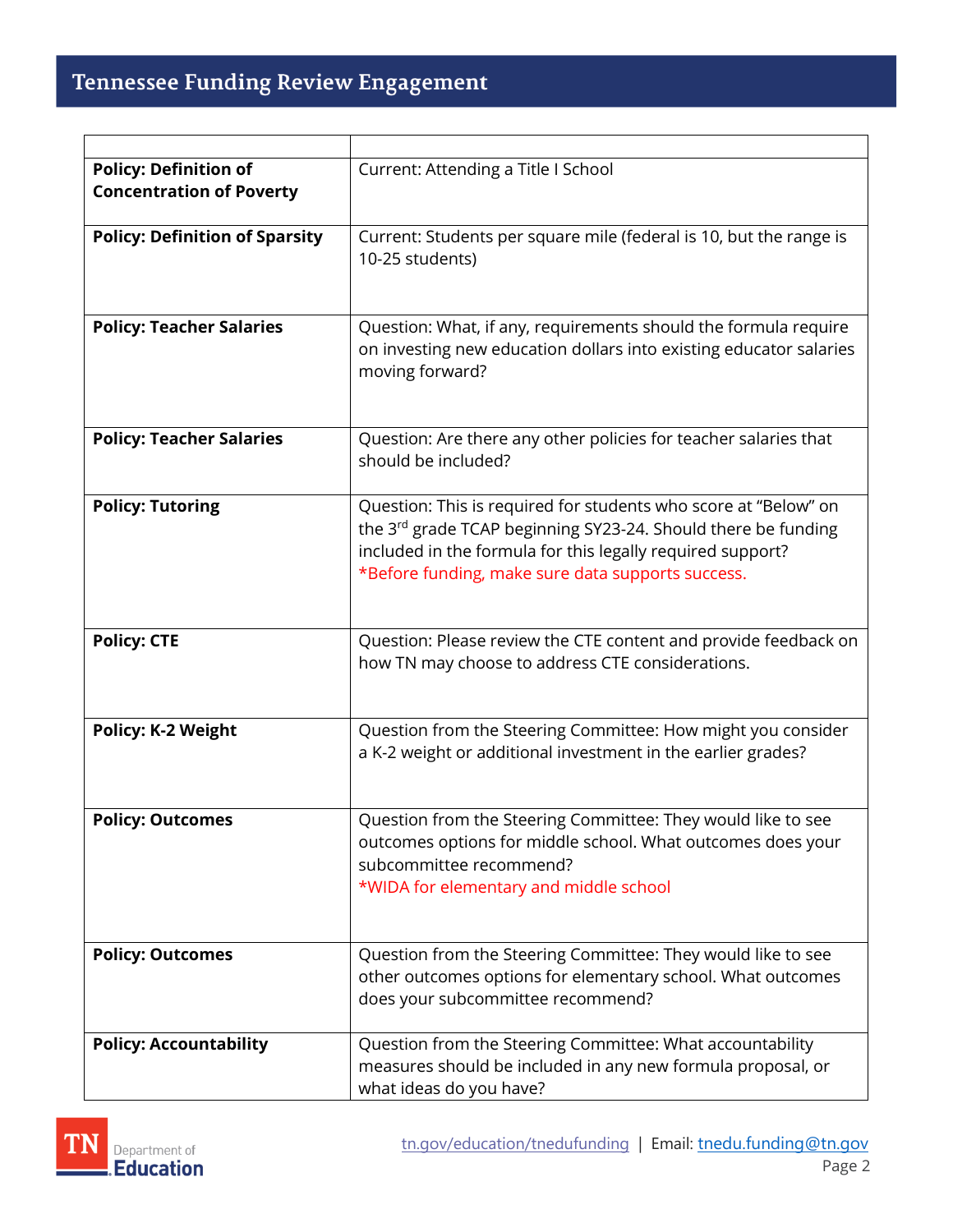| <b>Policy: Reporting</b>                                         | Question: What information should be included in public<br>reporting for school and for district level financials?                                                                                                                                                                                                                                                |
|------------------------------------------------------------------|-------------------------------------------------------------------------------------------------------------------------------------------------------------------------------------------------------------------------------------------------------------------------------------------------------------------------------------------------------------------|
| <b>Policy: Funding Year</b>                                      | Question: Should funding reflect the current year or the prior<br>year (as it does now)? For fast-growing districts, it may be<br>beneficial to receive the funds in real time to meet the costs of<br>that year and for declining enrollment districts, it may be harder<br>to adjust budgets in real time. Given that challenge, are there<br>mitigation ideas? |
| <b>Policy: ADM Shifts</b>                                        | Question: Student enrollment may fluctuate down in a given year<br>(up or down). Should there be any consideration for hold<br>harmless or fixed costs, or should the funding be specific and<br>reflective of the actual enrollment?                                                                                                                             |
| <b>Policy: Maintenance of Effort</b>                             | Question: How should we consider Maintenance of Effort at the<br>local level? (It provides consistent funding but may deter local<br>investment because of the requirement to continue).                                                                                                                                                                          |
| <b>Policy: Professional</b><br><b>Development and Training</b>   | Question: Are there any professional development opportunities<br>or additional supports that should be provided?<br>*Professional development opportunities for all educators to<br>increase cultural competence related to English Learners                                                                                                                     |
| *Additional Considerations:<br><b>Policy EL 3.207.5C</b>         | Content: Wrap around services geared toward high school English<br>Language Learner new arrivals. Age appropriate and expedited<br>instruction                                                                                                                                                                                                                    |
| <b>*Additional Considerations:</b><br><b>Screening for EL</b>    | Content: Try to determine if special needs referral is necessary or<br>if other testing is required                                                                                                                                                                                                                                                               |
| <b>*Additional Considerations:</b><br><b>Staffing and Ratios</b> | Content: Policy should reflect adequate ratios based on<br>performance levels                                                                                                                                                                                                                                                                                     |